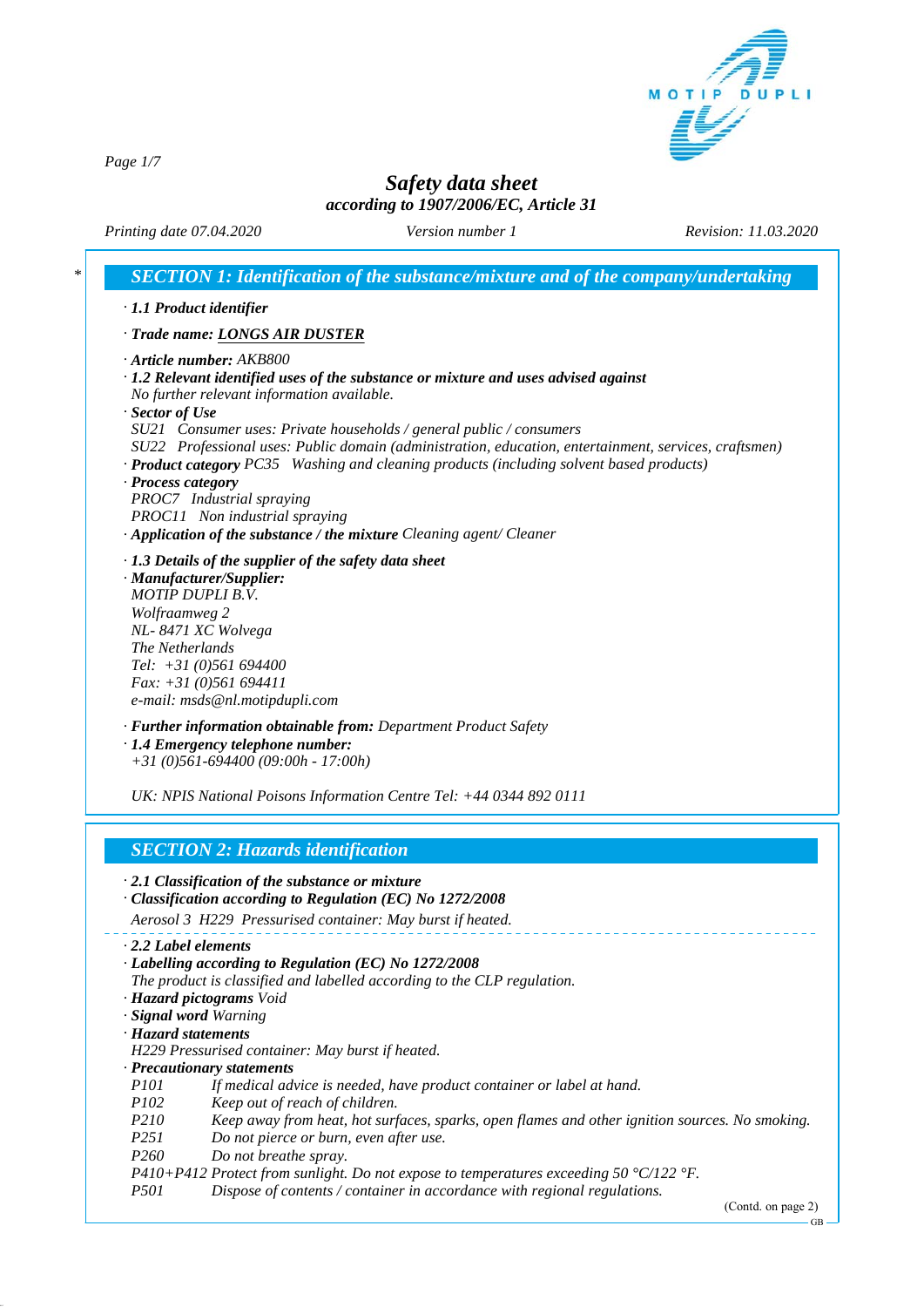*Page 2/7*

# *Safety data sheet according to 1907/2006/EC, Article 31*

*Printing date 07.04.2020 Revision: 11.03.2020 Version number 1*

(Contd. of page 1)

*75-*≤*100%*

*Trade name: LONGS AIR DUSTER*

- *· 2.3 Other hazards*
- *· Results of PBT and vPvB assessment*
- *· PBT: Not applicable.*
- *· vPvB: Not applicable.*

### *SECTION 3: Composition/information on ingredients*

### *· 3.2 Chemical characterisation: Mixtures*

*· Description: Mixture of substances listed below with nonhazardous additions.*

### *· Dangerous components:*

*CAS: 29118-24-9 ELINCS: 471-480-0*

*Reg.nr.: 01-0000019758-54 trans-1,3,3,3-Tetrafluoroprop-1-ene Press. Gas (Liq.), H280*

*· Additional information: For the wording of the listed hazard phrases refer to section 16.*

# *SECTION 4: First aid measures*

### *· 4.1 Description of first aid measures*

- *· After inhalation: Supply fresh air; consult doctor in case of complaints.*
- *· After skin contact: Generally the product does not irritate the skin.*
- *· After eye contact: Rinse opened eye for several minutes under running water.*
- *· After swallowing: Drink plenty of water and provide fresh air. Call for a doctor immediately.*
- *· 4.2 Most important symptoms and effects, both acute and delayed No further relevant information available.*
- *· 4.3 Indication of any immediate medical attention and special treatment needed*
- *No further relevant information available.*

## *SECTION 5: Firefighting measures*

*· 5.1 Extinguishing media*

*· Suitable extinguishing agents: Use fire extinguishing methods suitable to surrounding conditions.*

- *· 5.2 Special hazards arising from the substance or mixture*
- *During heating or in case of fire poisonous gases are produced.*
- *· 5.3 Advice for firefighters*
- *· Protective equipment: Mouth respiratory protective device.*

## *SECTION 6: Accidental release measures*

*· 6.1 Personal precautions, protective equipment and emergency procedures Ensure adequate ventilation*

*Mount respiratory protective device.*

*Wear protective equipment. Keep unprotected persons away.*

- *· 6.2 Environmental precautions: Do not allow to enter sewers/ surface or ground water.*
- *· 6.3 Methods and material for containment and cleaning up: Dispose contaminated material as waste according to item 13. Ensure adequate ventilation.*
- *· 6.4 Reference to other sections See Section 7 for information on safe handling.*
- *See Section 8 for information on personal protection equipment.*

*See Section 13 for disposal information.*

# *SECTION 7: Handling and storage*

*· 7.1 Precautions for safe handling*

*Ensure good ventilation/exhaustion at the workplace.*

(Contd. on page 3)

GB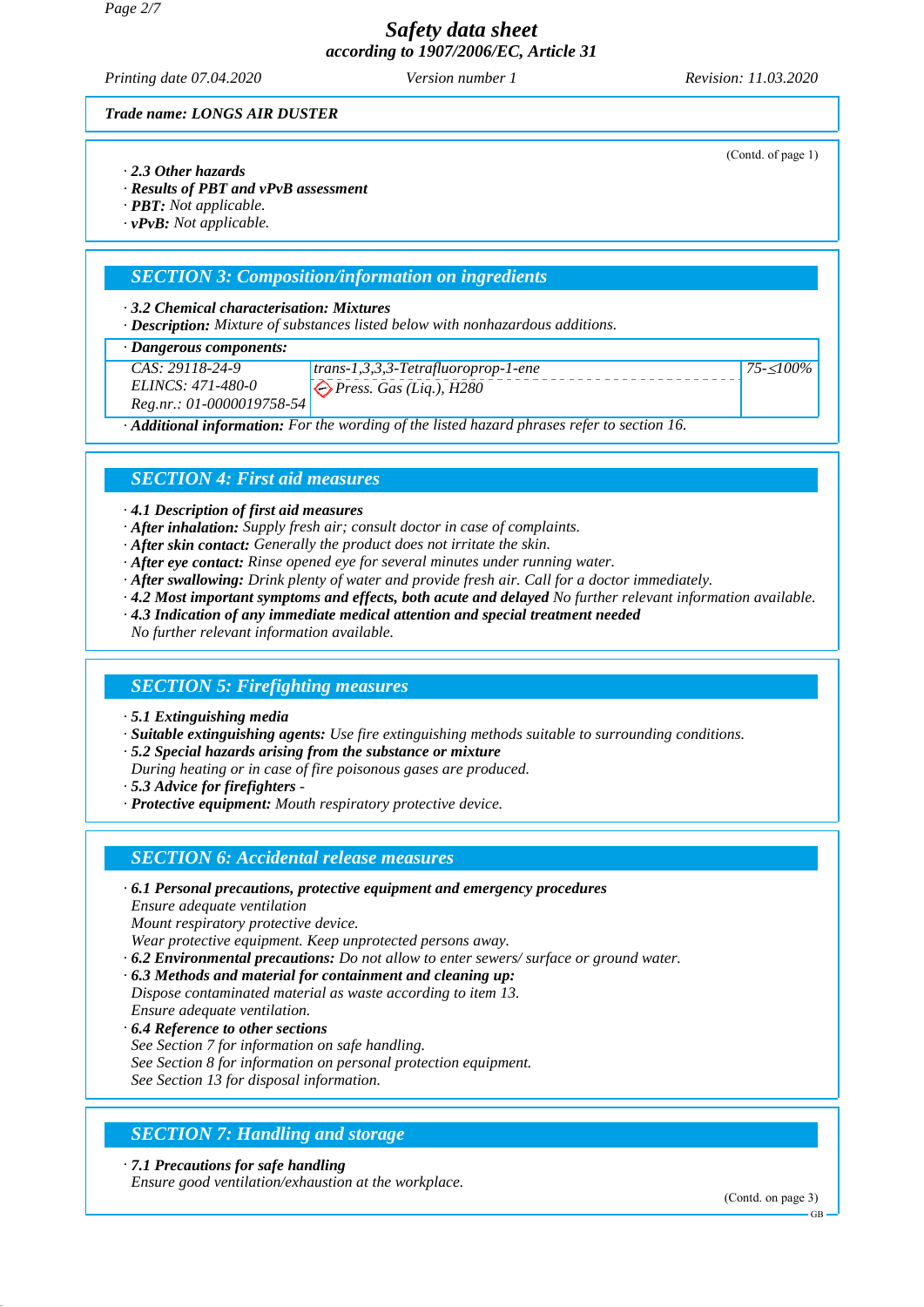#### *Page 3/7*

*Safety data sheet according to 1907/2006/EC, Article 31*

*Printing date 07.04.2020 Revision: 11.03.2020 Version number 1*

*Trade name: LONGS AIR DUSTER*

*No special measures required.*

- *· Information about fire and explosion protection: Keep ignition sources away - Do not smoke. Keep respiratory protective device available.*
- *· 7.2 Conditions for safe storage, including any incompatibilities*
- *· Storage:*
- *· Requirements to be met by storerooms and receptacles:*
- *Observe official regulations on storing packagings with pressurised containers.*
- *· Information about storage in one common storage facility: Not required.*
- *· Further information about storage conditions: Keep container tightly sealed.*
- *· Storage class: 2 B*
- *· 7.3 Specific end use(s) No further relevant information available.*

*\* SECTION 8: Exposure controls/personal protection*

- *· Additional information about design of technical facilities: No further data; see item 7.*
- *· 8.1 Control parameters*
- *· Ingredients with limit values that require monitoring at the workplace:*
- *The product does not contain any relevant quantities of materials with critical values that have to be monitored at the workplace.*
- *· Additional information: The lists valid during the making were used as basis.*
- *· 8.2 Exposure controls*
- *· Personal protective equipment:*
- *· General protective and hygienic measures: Wash hands before breaks and at the end of work. Do not inhale gases / fumes / aerosols.*
- *· Respiratory protection:*



*In case of brief exposure or low pollution use respiratory filter device. In case of intensive or longer exposure use self-contained respiratory protective device.*

*Filter A2/P3*

- *· Protection of hands: Not required.*
- *· Material of gloves Not required.*
- *· Penetration time of glove material Not required.*
- *· Eye protection: Not required.*

| <b>SECTION 9: Physical and chemical properties</b>                   |                             |                    |  |  |
|----------------------------------------------------------------------|-----------------------------|--------------------|--|--|
| $\cdot$ 9.1 Information on basic physical and chemical properties    |                             |                    |  |  |
| · General Information                                                |                             |                    |  |  |
| $\cdot$ Appearance:                                                  |                             |                    |  |  |
| Form:                                                                | Aerosol                     |                    |  |  |
| Colour:                                                              | <i>Colourless</i>           |                    |  |  |
| <i>Colour:</i>                                                       | Ether-like                  |                    |  |  |
| Odour threshold:                                                     | Not determined.             |                    |  |  |
| $\cdot$ pH-value:                                                    | Not determined.             |                    |  |  |
| $\cdot$ Change in condition                                          |                             |                    |  |  |
| Melting point/freezing point:                                        | Undetermined.               |                    |  |  |
| Initial boiling point and boiling range: Not applicable, as aerosol. |                             |                    |  |  |
| $\cdot$ Flash point:                                                 | Not applicable, as aerosol. |                    |  |  |
| $\cdot$ Flammability (solid, gas):                                   | Not applicable.             |                    |  |  |
|                                                                      |                             | (Contd. on page 4) |  |  |

(Contd. of page 2)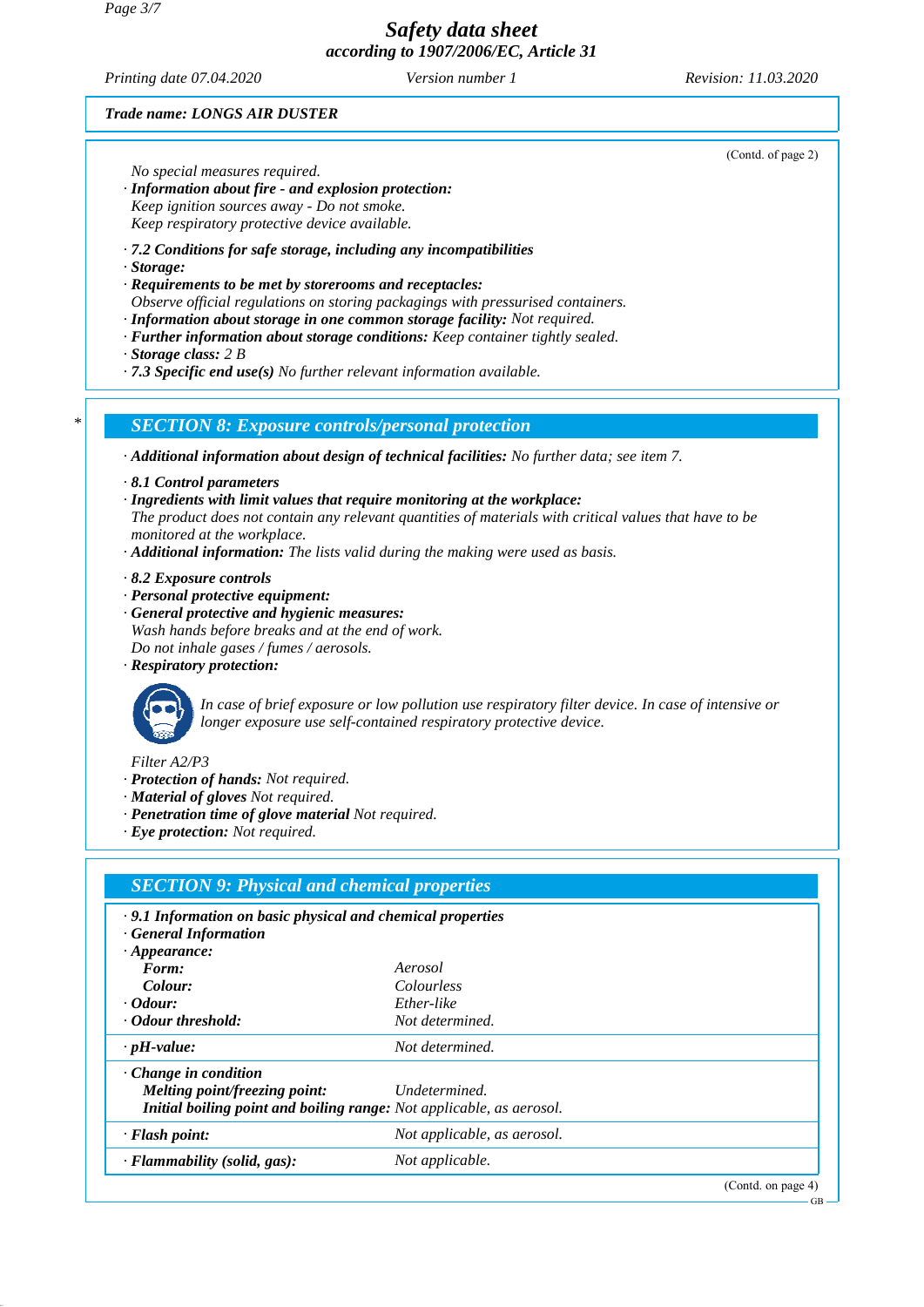*Page 4/7*

# *Safety data sheet according to 1907/2006/EC, Article 31*

*Printing date 07.04.2020 Revision: 11.03.2020 Version number 1*

*Trade name: LONGS AIR DUSTER*

|                                                         | (Contd. of page 3)                         |
|---------------------------------------------------------|--------------------------------------------|
| · Ignition temperature:                                 | 368 °C (694.4 °F)                          |
| · Decomposition temperature:                            | Not determined.                            |
| $\cdot$ Explosive properties:                           | Not determined.                            |
| · Explosion limits:                                     |                                            |
| Lower:                                                  | Not determined.                            |
| <b>Upper:</b>                                           | Not determined.                            |
| $\cdot$ Vapour pressure at 20 $\cdot$ C (68 $\cdot$ F): | 4271 hPa (3203.5 mm Hg)                    |
| $\cdot$ Density at 20 $\cdot$ C (68 $\cdot$ F):         | 1.2 $g/cm^3$ (10 lbs/gal)                  |
| $\cdot$ Relative density                                | Not determined.                            |
| · Vapour density                                        | Not determined.                            |
| $\cdot$ Evaporation rate                                | Not applicable.                            |
| · Solubility in / Miscibility with                      |                                            |
| water:                                                  | Not miscible or difficult to mix.          |
| · Partition coefficient: n-octanol/water:               | Not determined.                            |
| · Viscosity:                                            |                                            |
| Dynamic:                                                | Not determined.                            |
| Kinematic:                                              | Not determined.                            |
| · Solvent content:                                      |                                            |
| $VOC$ (EC)                                              |                                            |
|                                                         | 0.0 g/l                                    |
| $\cdot$ VOC-EU%                                         | 0.00%                                      |
| · Solids content:                                       | 6.0%                                       |
| $\cdot$ 9.2 Other information                           | No further relevant information available. |

### *SECTION 10: Stability and reactivity*

*· 10.1 Reactivity No further relevant information available.*

*· 10.2 Chemical stability*

- *· Thermal decomposition / conditions to be avoided: No decomposition if used according to specifications.*
- *· 10.3 Possibility of hazardous reactions No dangerous reactions known.*
- *· 10.4 Conditions to avoid No further relevant information available.*
- *· 10.5 Incompatible materials: No further relevant information available.*

*· 10.6 Hazardous decomposition products: No dangerous decomposition products known.*

## *SECTION 11: Toxicological information*

*· 11.1 Information on toxicological effects*

- *· Acute toxicity Based on available data, the classification criteria are not met.*
- *· Primary irritant effect:*
- *· Skin corrosion/irritation Based on available data, the classification criteria are not met.*
- *· Serious eye damage/irritation Based on available data, the classification criteria are not met.*
- *· Respiratory or skin sensitisation Based on available data, the classification criteria are not met.*
- *· CMR effects (carcinogenity, mutagenicity and toxicity for reproduction)*
- *· Germ cell mutagenicity Based on available data, the classification criteria are not met.*
- *· Carcinogenicity Based on available data, the classification criteria are not met.*
- *· Reproductive toxicity Based on available data, the classification criteria are not met.*
- *· STOT-single exposure Based on available data, the classification criteria are not met.*
- *· STOT-repeated exposure Based on available data, the classification criteria are not met.*

(Contd. on page 5)

 $\overline{C}$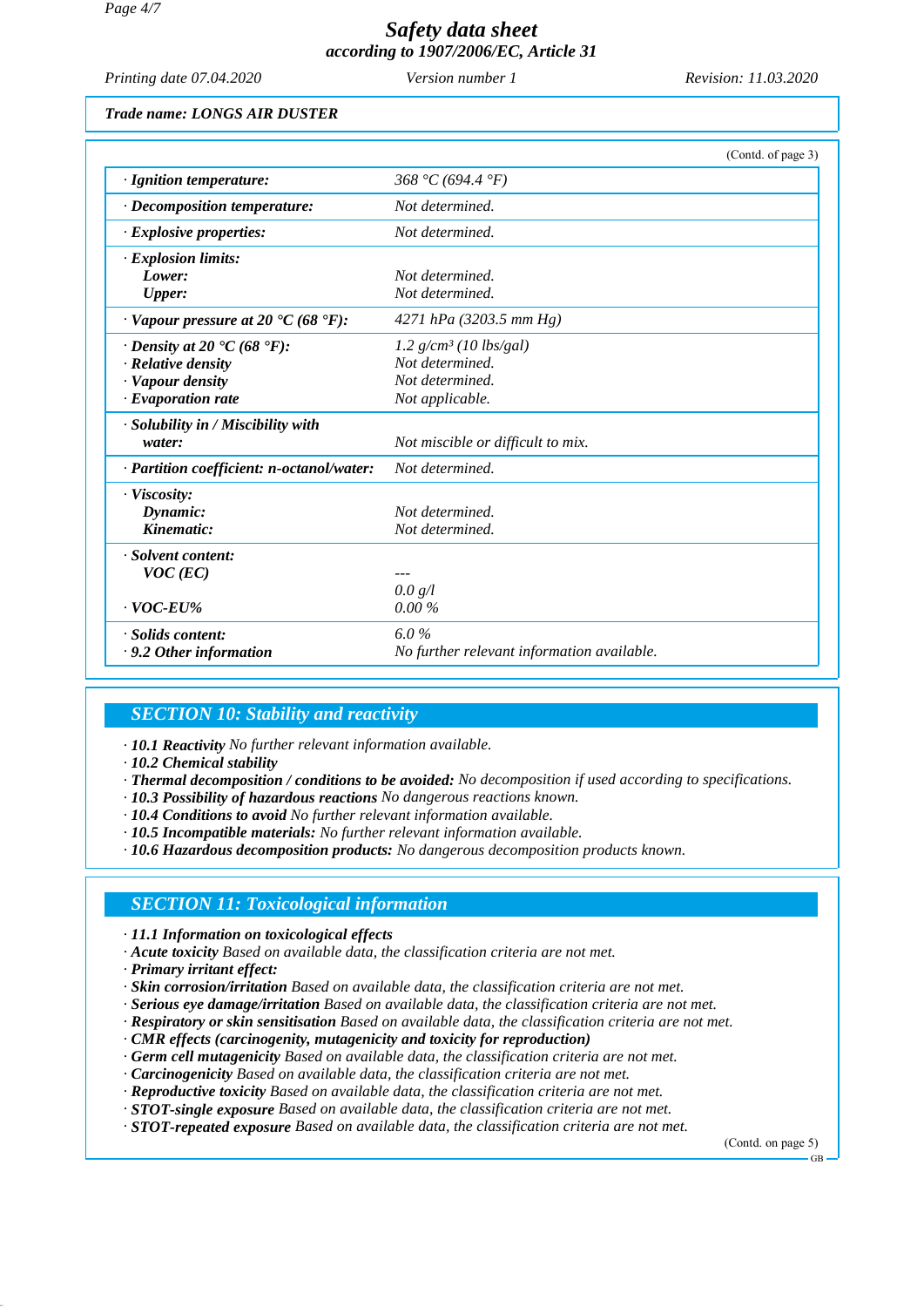*Page 5/7*

*Safety data sheet according to 1907/2006/EC, Article 31*

*Printing date 07.04.2020 Revision: 11.03.2020 Version number 1*

*Trade name: LONGS AIR DUSTER*

*· Aspiration hazard Based on available data, the classification criteria are not met.*

(Contd. of page 4)

## *SECTION 12: Ecological information*

- *· 12.1 Toxicity*
- *· Aquatic toxicity: No further relevant information available.*
- *· 12.2 Persistence and degradability No further relevant information available.*
- *· 12.3 Bioaccumulative potential No further relevant information available.*
- *· 12.4 Mobility in soil No further relevant information available.*
- *· Additional ecological information:*
- *· General notes:*

*Water hazard class 1 (German Regulation) (Self-assessment): slightly hazardous for water Do not allow undiluted product or large quantities of it to reach ground water, water course or sewage system.*

- *· 12.5 Results of PBT and vPvB assessment*
- *· PBT: Not applicable.*
- *· vPvB: Not applicable.*

*· 12.6 Other adverse effects No further relevant information available.*

### *SECTION 13: Disposal considerations*

### *· 13.1 Waste treatment methods*

*· Recommendation*

*Must not be disposed together with household garbage. Do not allow product to reach sewage system.*

*· European waste catalogue 20 01 13\* solvents*

*15 01 04 metallic packaging*

#### *· Uncleaned packaging:*

*· Recommendation:*

*Disposal must be made according to official regulations.*

*Pressurized container: protect from sunlight and do not expose to temperatures exceeding 50°C. Do not pierce or burn, even after use.*

| $\cdot$ 14.1 UN-Number<br>· ADR, IMDG, IATA | <i>UN1950</i>           |  |
|---------------------------------------------|-------------------------|--|
| $\cdot$ 14.2 UN proper shipping name        |                         |  |
| $\cdot$ ADR                                 | 1950 AEROSOLS           |  |
| $\cdot$ IMDG                                | <b>AEROSOLS</b>         |  |
| $\cdot$ IATA                                | AEROSOLS, non-flammable |  |
| $\cdot$ <i>ADR</i>                          |                         |  |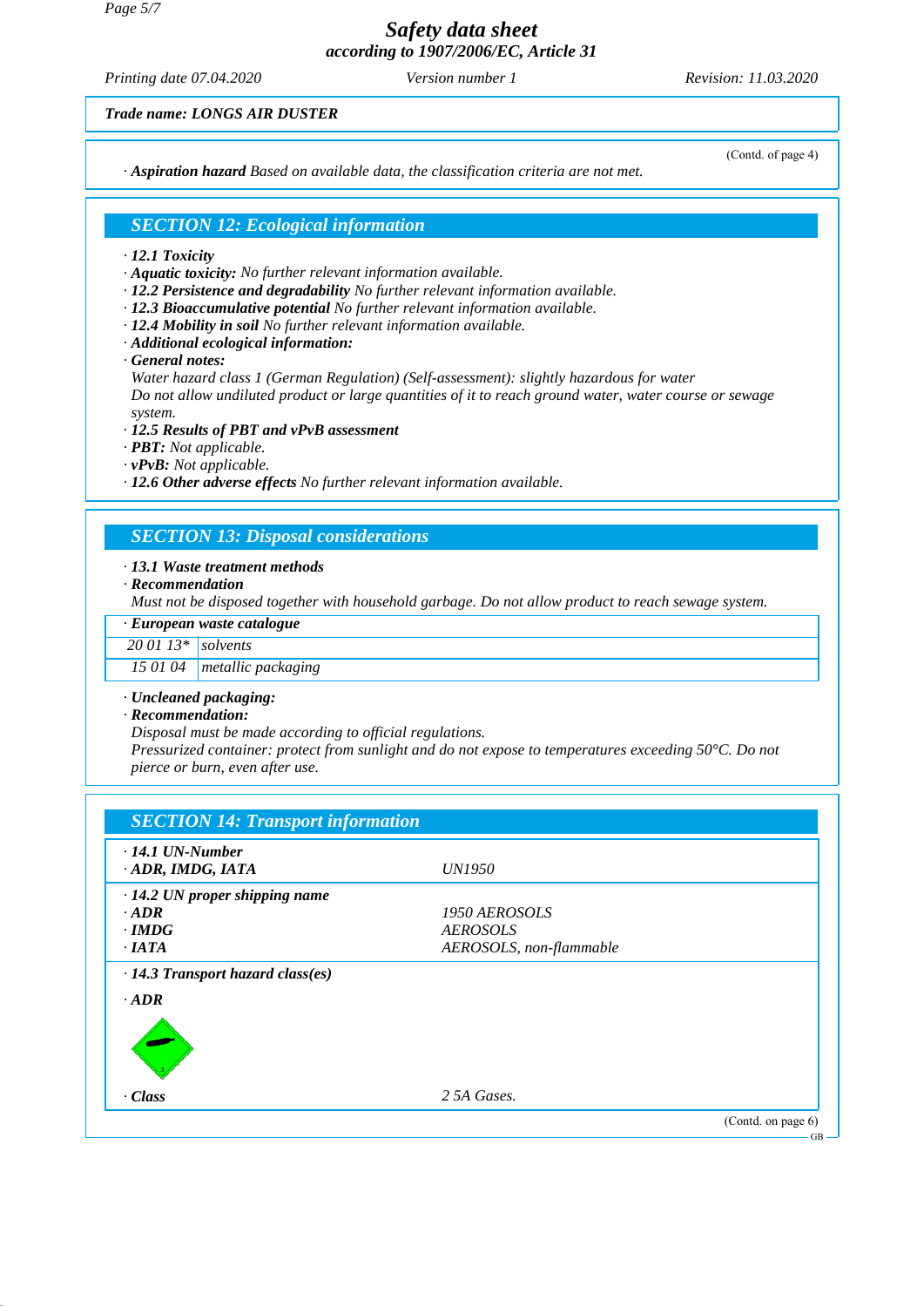*Page 6/7*

# *Safety data sheet according to 1907/2006/EC, Article 31*

*Printing date 07.04.2020 Revision: 11.03.2020 Version number 1*

*Trade name: LONGS AIR DUSTER*

|                                                                                                                                                     | (Contd. of page 5)                                                                                                                                                                                                                                                                                                                                                                                                                                                                                                                                                                                                       |
|-----------------------------------------------------------------------------------------------------------------------------------------------------|--------------------------------------------------------------------------------------------------------------------------------------------------------------------------------------------------------------------------------------------------------------------------------------------------------------------------------------------------------------------------------------------------------------------------------------------------------------------------------------------------------------------------------------------------------------------------------------------------------------------------|
| · Label                                                                                                                                             | 2.2                                                                                                                                                                                                                                                                                                                                                                                                                                                                                                                                                                                                                      |
| · IMDG, IATA                                                                                                                                        |                                                                                                                                                                                                                                                                                                                                                                                                                                                                                                                                                                                                                          |
| $\cdot$ Class<br>· Label                                                                                                                            | 2.2<br>2.2                                                                                                                                                                                                                                                                                                                                                                                                                                                                                                                                                                                                               |
| · 14.4 Packing group<br>· ADR, IMDG, IATA                                                                                                           | not regulated                                                                                                                                                                                                                                                                                                                                                                                                                                                                                                                                                                                                            |
| · 14.5 Environmental hazards:                                                                                                                       | Not applicable.                                                                                                                                                                                                                                                                                                                                                                                                                                                                                                                                                                                                          |
| $\cdot$ 14.6 Special precautions for user<br>· Hazard identification number (Kemler code):<br>· EMS Number:<br>· Stowage Code<br>· Segregation Code | Warning: Gases.<br>$F-D, S-U$<br>SW1 Protected from sources of heat.<br>SW22 For AEROSOLS with a maximum capacity of 1 litre:<br>Category A. For AEROSOLS with a capacity above 1 litre:<br>Category B. For WASTE AEROSOLS: Category C, Clear<br>of living quarters.<br>SG69 For AEROSOLS with a maximum capacity of 1 litre:<br>Segregation as for class 9. Stow "separated from" class 1<br>except for division 1.4.<br>For AEROSOLS with a capacity above 1 litre:<br>Segregation as for the appropriate subdivision of class 2.<br>For WASTE AEROSOLS:<br>Segregation as for the appropriate subdivision of class 2. |
| $\cdot$ 14.7 Transport in bulk according to Annex II of<br><b>Marpol and the IBC Code</b>                                                           | Not applicable.                                                                                                                                                                                                                                                                                                                                                                                                                                                                                                                                                                                                          |
| · Transport/Additional information:                                                                                                                 |                                                                                                                                                                                                                                                                                                                                                                                                                                                                                                                                                                                                                          |
| $\cdot$ ADR<br>$\cdot$ Limited quantities (LQ)<br>$\cdot$ Excepted quantities (EQ)<br>· Transport category<br>· Tunnel restriction code             | IL<br>Code: E0<br>Not permitted as Excepted Quantity<br>3.<br>E                                                                                                                                                                                                                                                                                                                                                                                                                                                                                                                                                          |
| $\cdot$ IMDG<br>$\cdot$ Limited quantities (LQ)<br>$\cdot$ Excepted quantities (EQ)                                                                 | 1L<br>Code: E0<br>Not permitted as Excepted Quantity<br>Code: E0<br>Not permitted as Excepted Quantity                                                                                                                                                                                                                                                                                                                                                                                                                                                                                                                   |
| · UN "Model Regulation":                                                                                                                            | <b>UN 1950 AEROSOLS, 2.2</b>                                                                                                                                                                                                                                                                                                                                                                                                                                                                                                                                                                                             |

# *SECTION 15: Regulatory information*

*· 15.1 Safety, health and environmental regulations/legislation specific for the substance or mixture*

*· Directive 2012/18/EU*

*· Named dangerous substances - ANNEX I None of the ingredients is listed.*

*· REGULATION (EC) No 1907/2006 ANNEX XVII Conditions of restriction: 3*

(Contd. on page 7)

GB